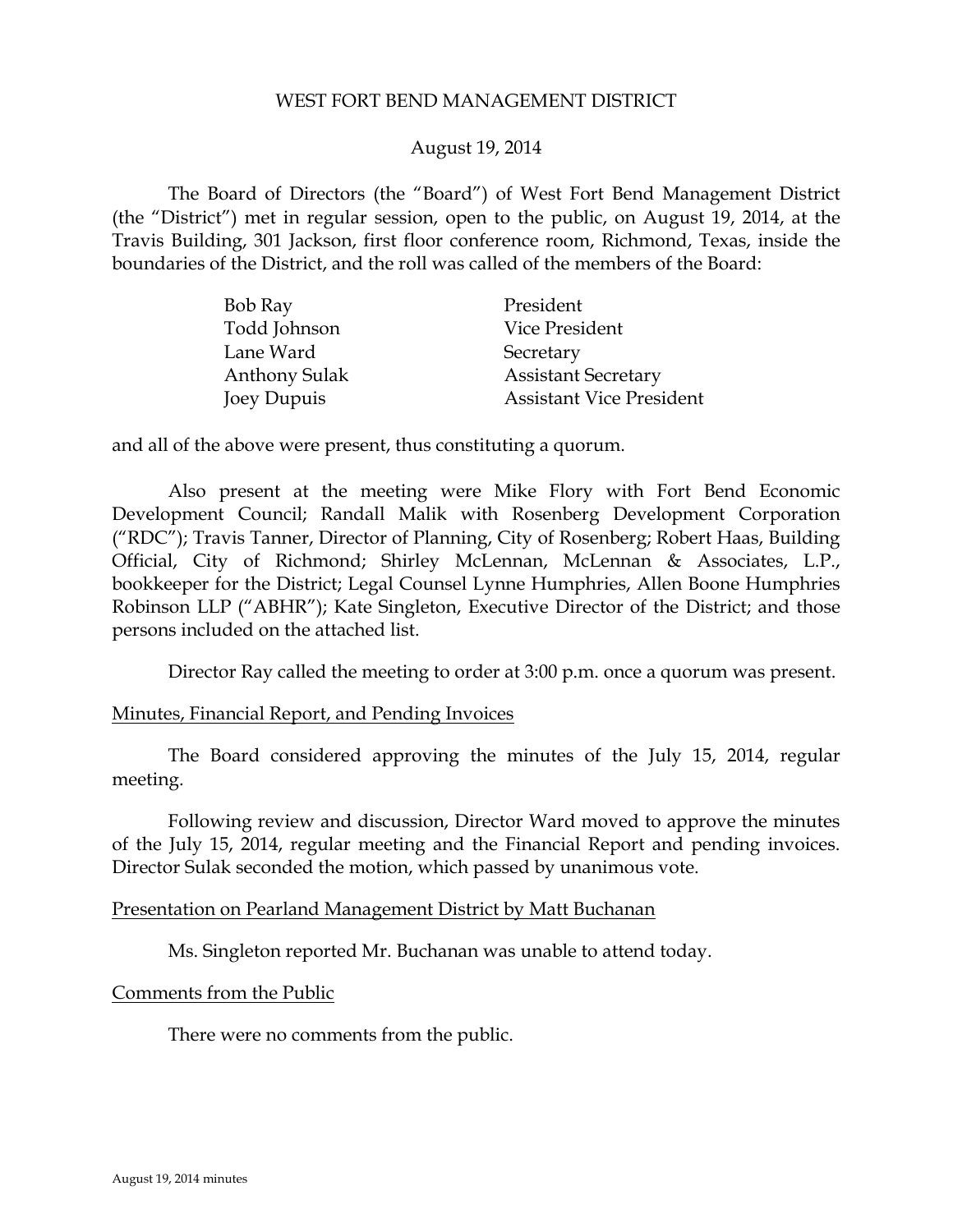## Amend budget for fiscal year end September 30, 2014 and discuss budget for fiscal year end September 30, 2015

<span id="page-1-0"></span>Ms. McLennan stated there were no changes to the budget for the District's fiscal year ending September 30, 2014. Ms. McLennan presented the proposed budget for the fiscal year ending September 30, 2015, a copy of which is attached to the bookkeeper's report. Director Ward asked Ms. McLennan a question about the cash balance and projections for the 2015 fiscal year that would include the starting cash balance. Director Ward asked about the "Donation Account" and whether that needed to be an individual line in the budget. Ms. McLennan will eliminate the "Donation account". After review and discussion, the Board concurred to defer adopting the budget for the fiscal year ending September 30, 2015, until the September Board meeting.

## Activity within the District, including permits under review issued and closed since the last meeting including signs, variance requests, and enforcement of standards (Travis Tanner-Rosenberg; and Robert Haas-Richmond)

Mr. Tanner stated he had no variances for discussion. He updated the Board on development in Rosenberg.

Mr. Haas stated he had no variances. He updated the Board on development in Richmond.

In response to a question from Director Sulak, Mr. Tanner updated the Board on progress of the re-installation of the new McDonald's sign.

### Review appointments and receive Committee Reports

a. Standards Committee

There was no discussion on this agenda item.

b. Highway 90A Corridor

There was no discussion on this agenda item.

c. Schedule initial committee meetings

Ms. Singleton stated she has an initial meeting scheduled with all corridor committee members on September 4, 2014 at 4:00 p.m.

### Report and comments from Advisory Board members

There was no discussion on this agenda item.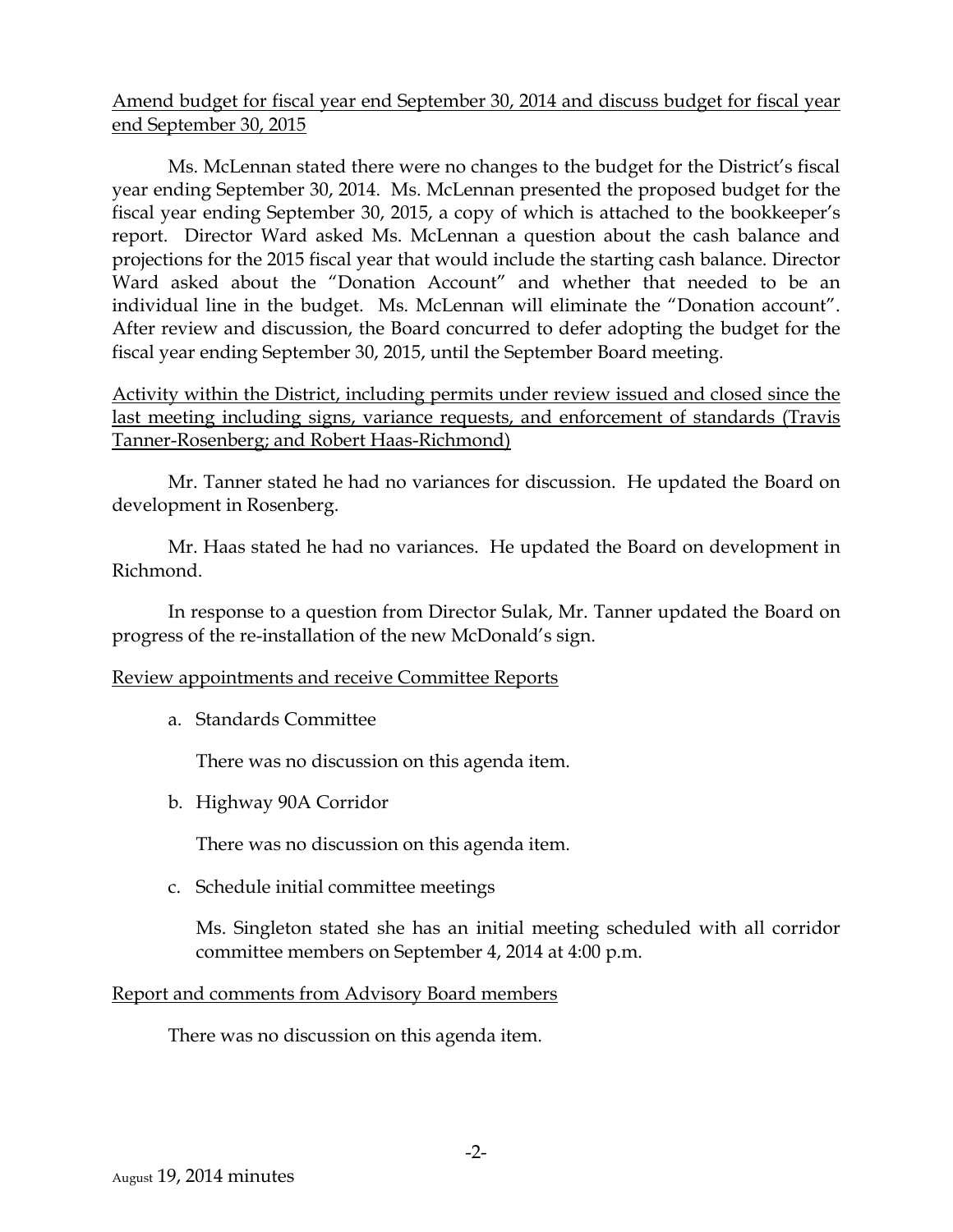## Report from Directors and District Consultants Regarding Events and Activities Attended During the Month

Director Ray stated he and Director Ward attended the RDC meeting. Director Ward noted he and Ron Ewer spoke regarding the District's activities. Ms. Singleton stated she gave a presentation regarding Quiet Zones and Way Side Horns to the Board of the Richmond Economic Development Corporation. She also noted that she represented the District at the following additional meetings: Central Fort Bend Chamber Board meeting, Rosenberg Business Expo, HGAC/ULI meeting, and the Fort Bend area Economic Development Corporation Executive Directors and staff lunch.

Executive Director reports and leads discussion on outstanding and pending District business

a. Review and take action on press release regarding WFBMD

Ms. Singleton stated she is working on an upcoming press release on District projects.

b. Update and possible action on Wayside Horns cost and installation for railroad horn noise

<span id="page-2-0"></span>Ms. Singleton updated the Board on work the City of Sugar Land did on reducing railroad noise. Her report to the Board is attached to the minutes. Ms. Humphries recommended the District pursue one crossing as a pilot project. After discussion, Ms. Singleton stated the FM 762 and FM 1640 intersection is a good pilot program.

c. Report and possible action on hiring a consultant to update the District's website

Ms. Singleton presented proposals to update the District's website, copies of which are filed in the District's records. The Board determined to defer the matter until next month. Ms. Singleton said she will coordinate with Director Sulak regarding the website and bring a recommendation next month.

d. Goals for 2014-2015

There was no additional discussion on this agenda item.

e. Report and possible action on developing and purchasing temporary signs for projects approved by the Board

<span id="page-2-1"></span>Ms. Singleton presented proposals for signs for development projects, copies of which are attached. Ms. McLennan noted the advertising budget is \$1,000. After review and discussion, Director Dupuis moved to order four or five 4x4 metal signs from Mike Davis Signs, not to exceed \$1,000. Director Sulak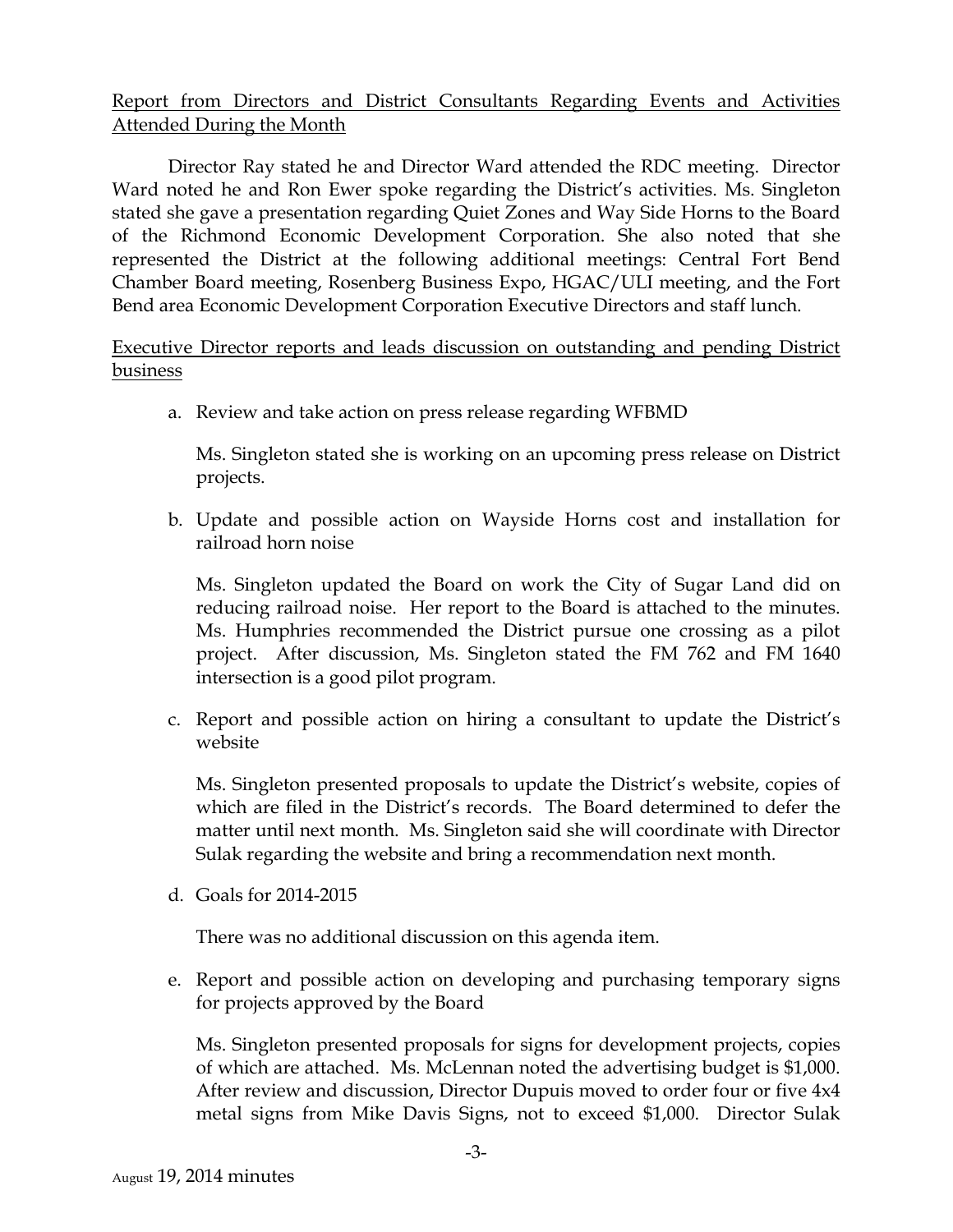seconded the motion, which was unanimously approved. Director Sulak asked Ms. Singleton to request a discount for multiple signs. Directors Ward and Sulak suggested the District place signs to indicate that the District pays for mowing and trash pick-up. Ms. Singleton stated she would provide cost estimates for the signs.

f. Report and possible action on phone contract

Ms. Singleton presented a Verizon cell phone plan that includes unlimited usage for talk and texting for a monthly fee of \$90.00. Director Dupuis moved to approve. Director Johnson seconded the motion, which was unanimously approved.

g. Discussion and possible action on obtaining a District credit/debit card for purchase of office supplies and associated office expenses

Ms. Singleton requested approval from the Board to obtain a credit/debit card with a \$200 maximum credit limit to use on office expenses such as office supplies. Director Ward suggested a purchase card with a pre-set limit. Director Dupuis suggested an Office Max or Office Depot credit card also.

h. Update on Livable Centers Grant ("LCG").

Ms. Singleton said Mr. Tanner, Rachel Steele, and she are working on the scope of work to be performed in connection with LCG. Ms. McLennan then left the meeting.

Convene in Executive Session pursuant to Section 551.074, Texas Government Code, to deliberate the appointment, employment, evaluation, reassignment, duties, discipline, or dismissal of a public officer or employee

The Board met in Executive Session at 3:50 p.m.

Reconvene in Open Session and authorize appropriate action regarding the appointment, employment, evaluation, reassignment, duties, discipline, or dismissal of a public officer or employee

The Board reconvened in Open session at 4:33 p.m.

### Adjournment

Director Dupuis moved to adjourn the meeting. Director Sulak seconded the motion, which carried unanimously.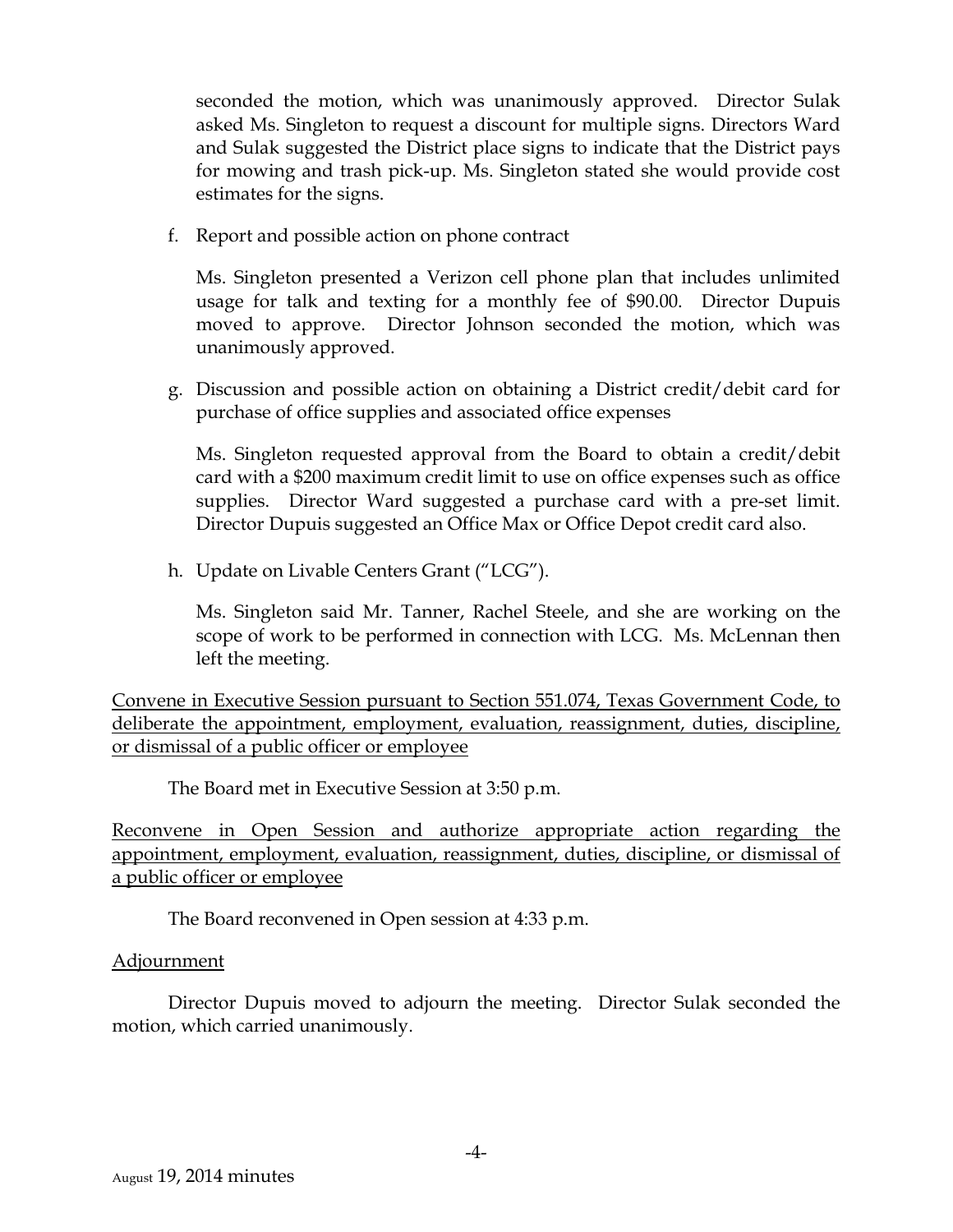Lane Ward **Secretary** West Fort Bend Management District

(SEAL)